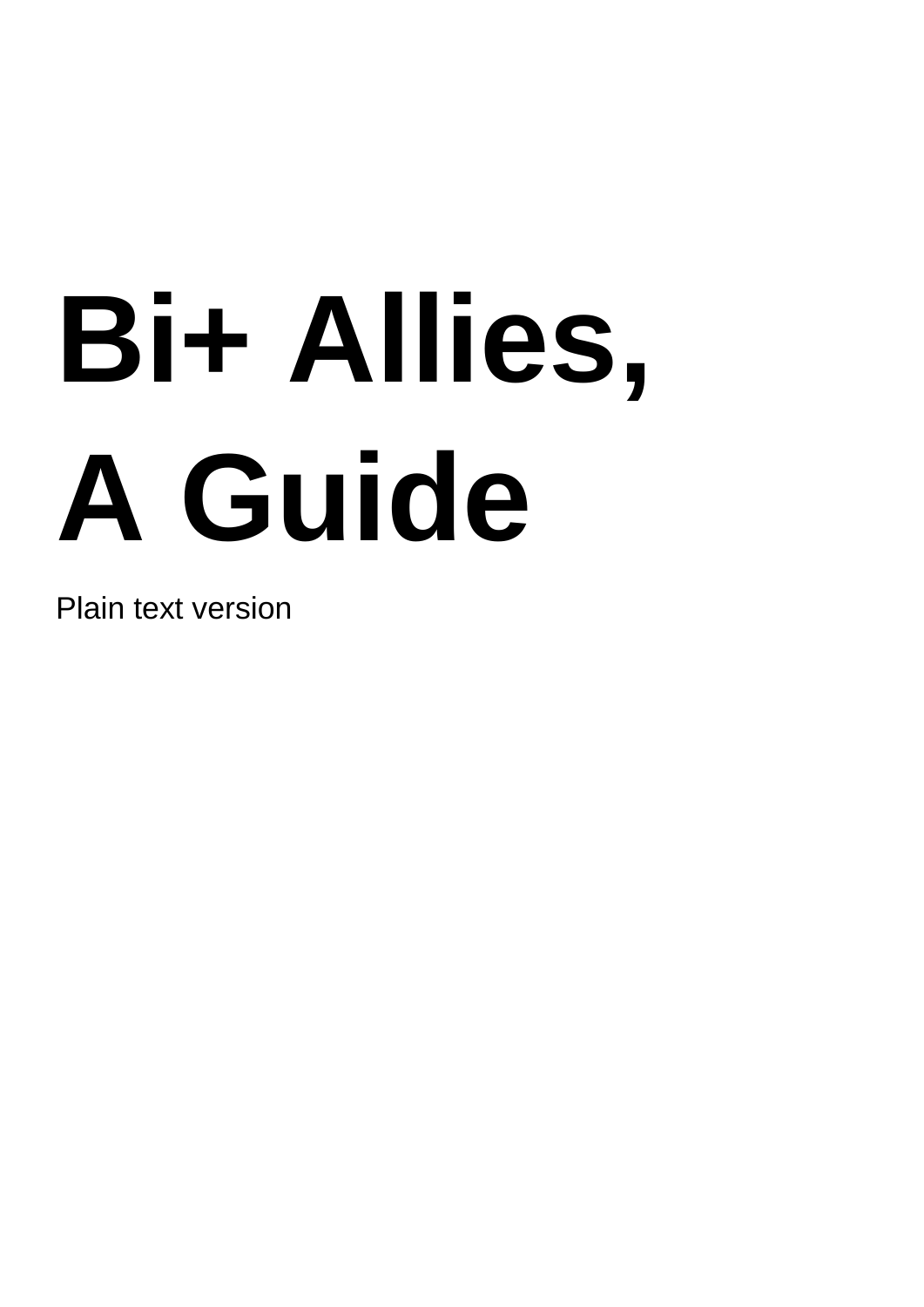# **Contents**

- 3 Introduction
- 4 What does Bi+ Mean?
- Other Labels
- Biphobia
- Hate Crime
- Sexual Violence & Abuse
- Intimate Partner Violence
- Mental Health
- Being Out
- Bi+ Inclusion
- Intersectionality
- Being an Ally
- What can you do to Help?
- Resources
- References
- 14 Quotes

**Written and produced by:** E Metcalfe, Leeds Bi Group 2019

**Special thanks to:** Attendees of Leeds Bi Group, J Yockney and the LGBT+ Futures Fund.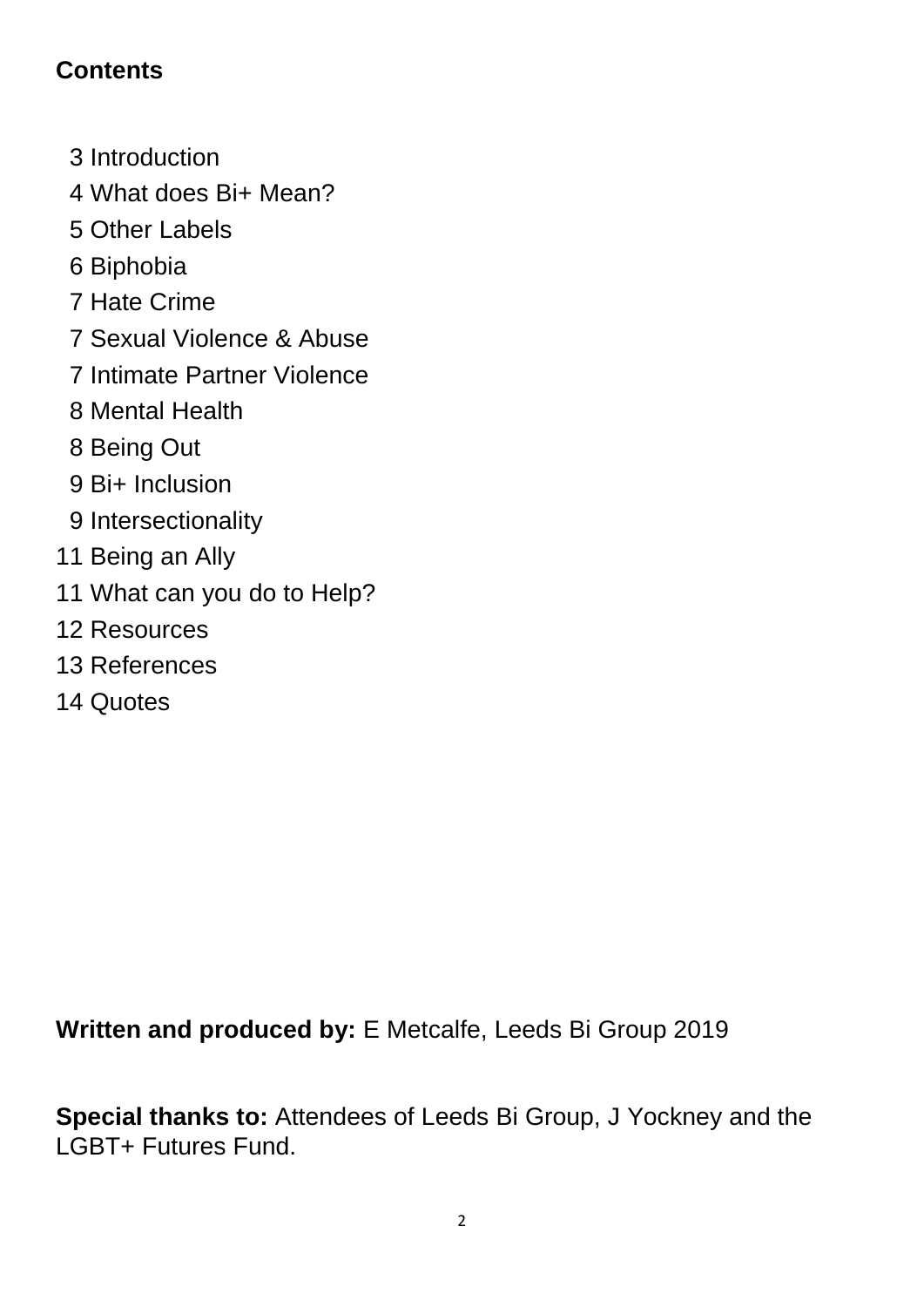## **Introduction**

Welcome to this guide for bi+ allies.

The aim of this guide is to help you learn more about people who identify under the bi+ umbrella including different labels people may use and some of the issues bi+ people may face.

There is also information about being an ally, what you can do to help support bi+ people and a list of helpful resources.

We've produced this guide based on five years of running support spaces and outreach work for bi+ people in West Yorkshire and a review of related literature.

Emily Metcalfe Leeds Bi Group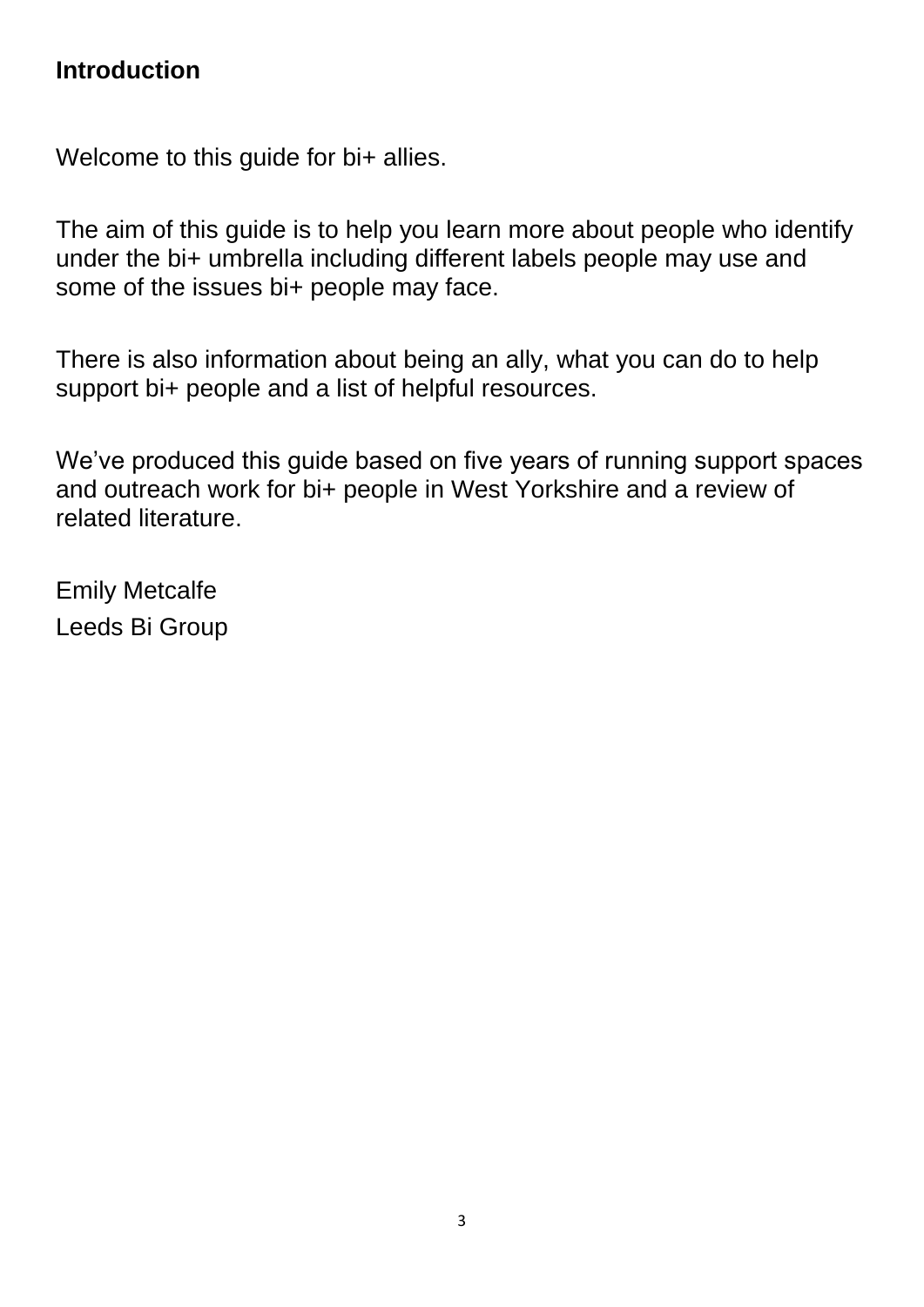## **What Does Bi+ Mean?**

Bi+ is the B in LGBT: Lesbian, Gay, Bi+ and Transgender.

The most commonly used definition for bisexuality used by bi+ and LGBT+ organisations in the UK is "attraction to more than one gender" where attraction can be sexual, romantic and/or emotional.

## **The Bi+ Umbrella**

The bi+ umbrella is diverse and there are a number of different labels and definitions that people use such as:

- ●**Bi** or **Bisexual**  Attraction to more than 1 gender.
- ●**Biromantic** Romantic attraction to more than 1 gender.
- ●**Pan** or **Pansexual** attracted to people of all genders or regardless of gender.
- ●**Panromantic** romantic attraction to people of all genders or regardless of gender.
- ●**Queer**  not straight and/or cisgender
- ●**Poly-**, **Multi-** or **Omni-sexual/romantic** Attraction to multiple/all genders.
- ●**Unlabeled** Some people prefer not to choose a specific label and are just attracted to who they are attracted to.

Generally these labels come under the bi+ umbrella (though queer is also used by some lesbian, gay and transgender people too). Labels and their definitions are very personal; if you are not sure which label or definition someone uses, please ask if it is appropriate to do so.

Bi+ identity does not necessarily equal sexual behaviour. Someone can identify as one of the bi+ labels even if they have only slept with people of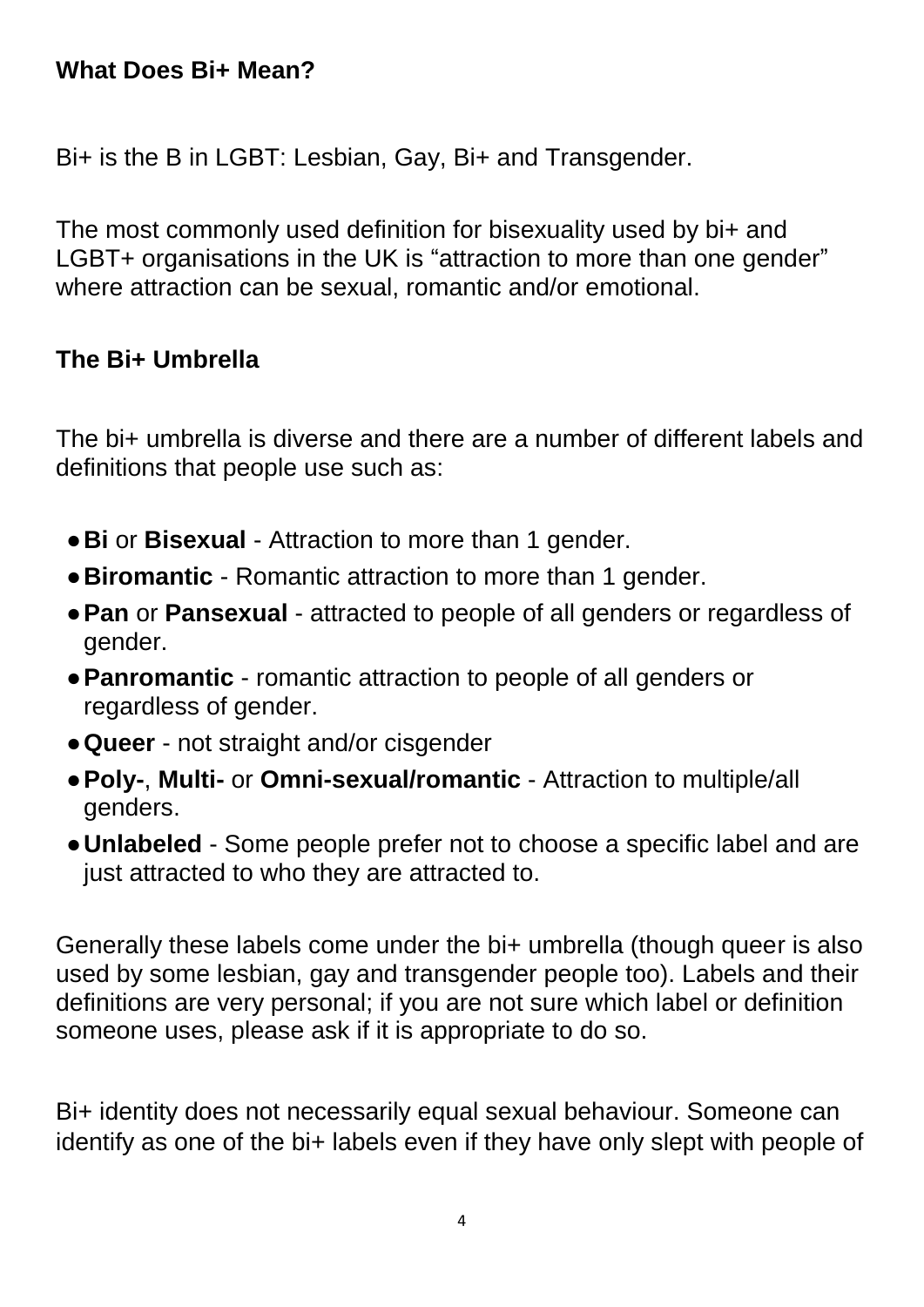one gender, or if they have not been intimate with anyone. Some people who are behaviourally bisexual may still identify as straight or lesbian/gay.

## **Other Labels**

Some other labels that you might also come across are:

- ●**Aromantic** Someone who does not feel romantic attraction.
- ●**Asexual** Someone who does not feel sexual attraction.
- ●**Transgender** Identifying as a different gender to that assigned at birth.
- ●**Cisgender** Identifying as the same gender as that assigned at birth.
- ●**Non-Binary** Someone whose gender is neither exclusively male or female.
- ●**Intersex**  Someone who is born with male and female characteristics.
- Ally Someone who supports those of a different orientation, gender or trans status including tackling discrimination.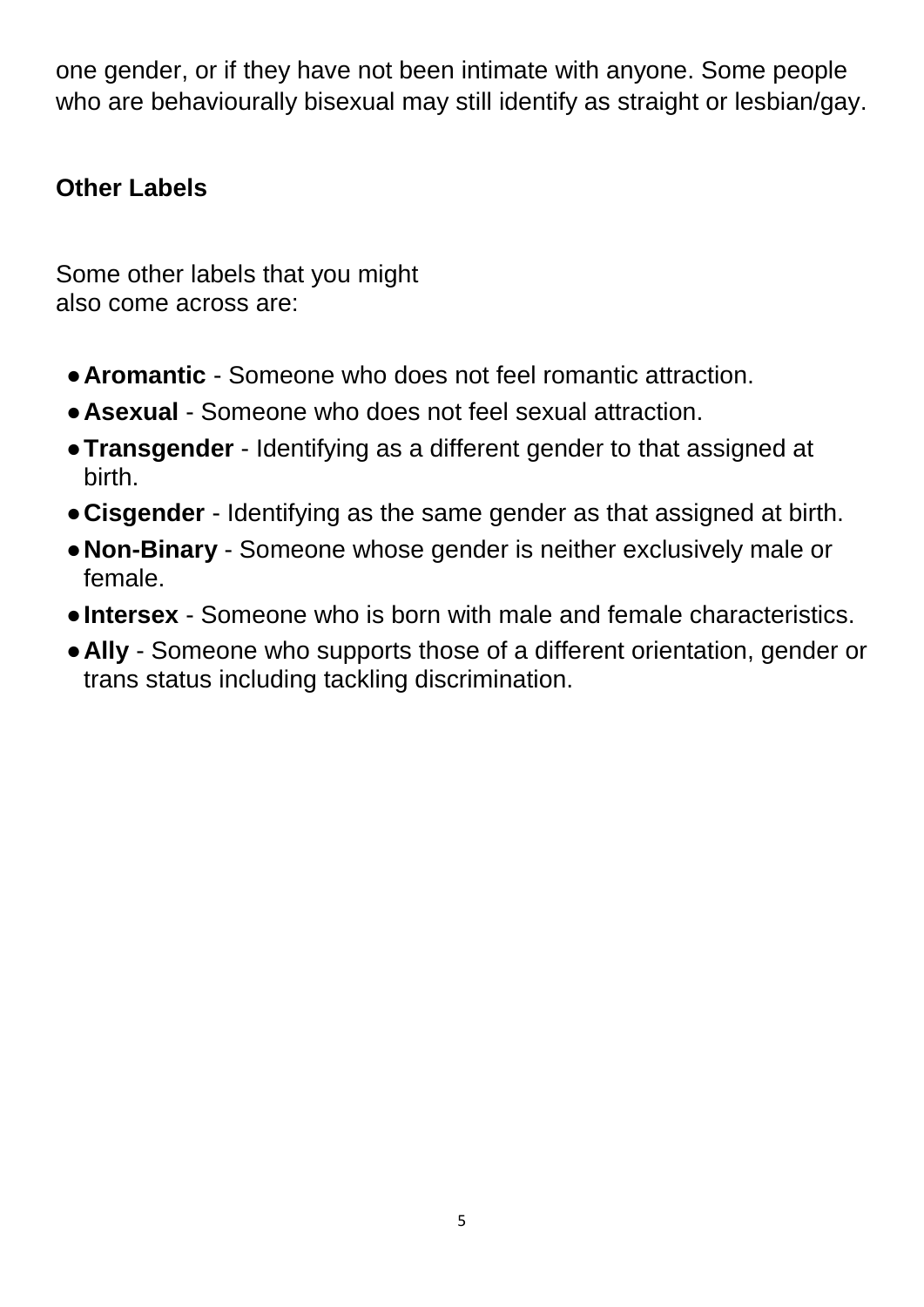## **Bi+ Issues**

# **Biphobia**

Biphobia is the prejudice, discrimination against or attack upon someone because they are bi+. Biphobia can be blatant or subtle; intentional or unintentional. Examples of this include:

- ●**Negative comments or stereotypes**
- ●**Hostility** such as being harassed for being at an LGBT Pride or similar event
- ●**Invalidating** someone's orientation
- ●**Hypersexualisation** including assumptions about sexual activity and interests
- Bi+ erasure not including bi+ topics or people when talking about LGBT
- ●Workplace **discrimination**
- ●**Can include abuse from family and partners**
- ●**Hate crime**

Some harmful/biphobic comments and stereotypes include:

- ●But you're gay really
- They used to be bi, but now they're with me
- So you've decided you're straight?
- ●It's just a phase
- Greedy
- ●Disease spreader
- ●Promiscuous
- ●Unfaithful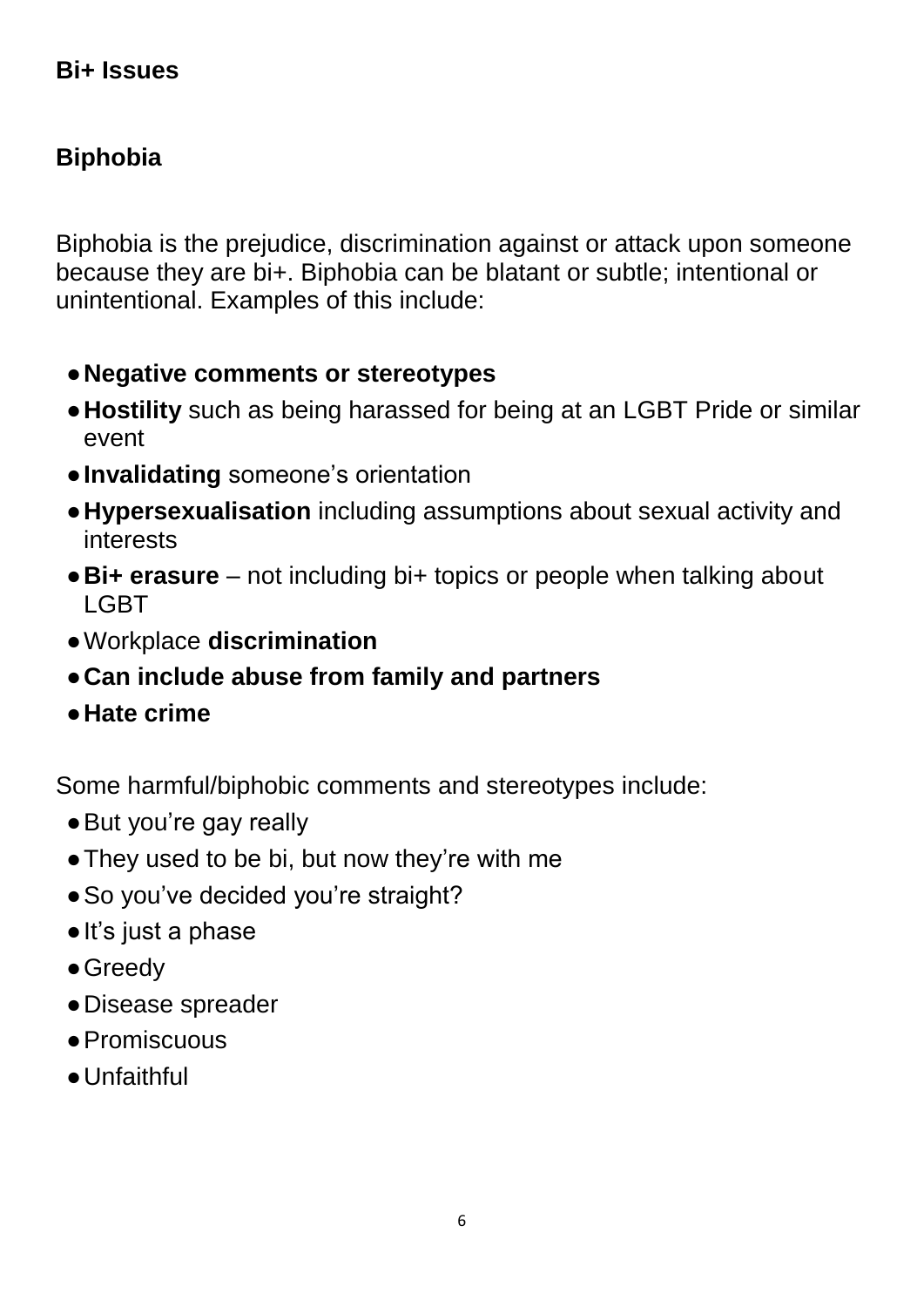# **Hate Crime**

Bi+ people can also be victims of hate crimes: violence or abuse due to their sexual/romantic orientation. In 2017 the Crown Prosecution Service recognised that biphobic hate crime is specific and that victims' needs may be different to that of victims of homophobic or transphobic hate crime. They also made note that biphobic hate crime can come from within the LGBT+ community as well as from outside.

Research shows a similar percentage of bi+ men and women experience violence due to orientation as gay men and lesbians. However, for bi+ people that violence is more likely to be of a sexual nature.

## **Sexual Violence & Abuse**

Bi+ people are more likely to be subjected to sexual violence and/or abuse. Bisexual girls are twice as likely as heterosexual girls to have reported sexual abuse. This increased to being 10 times more likely for bisexual boys than heterosexual boys.

#### **Intimate Partner Violence**

Intimate partner violence is physical/sexual violence and/or emotional/psychological abuse by a person's partner. There is an increased prevalence of intimate partner violence among bi+ people.

Related statistics:

●61.1% of bi women and 37.3% of bi men have reported intimate partner violence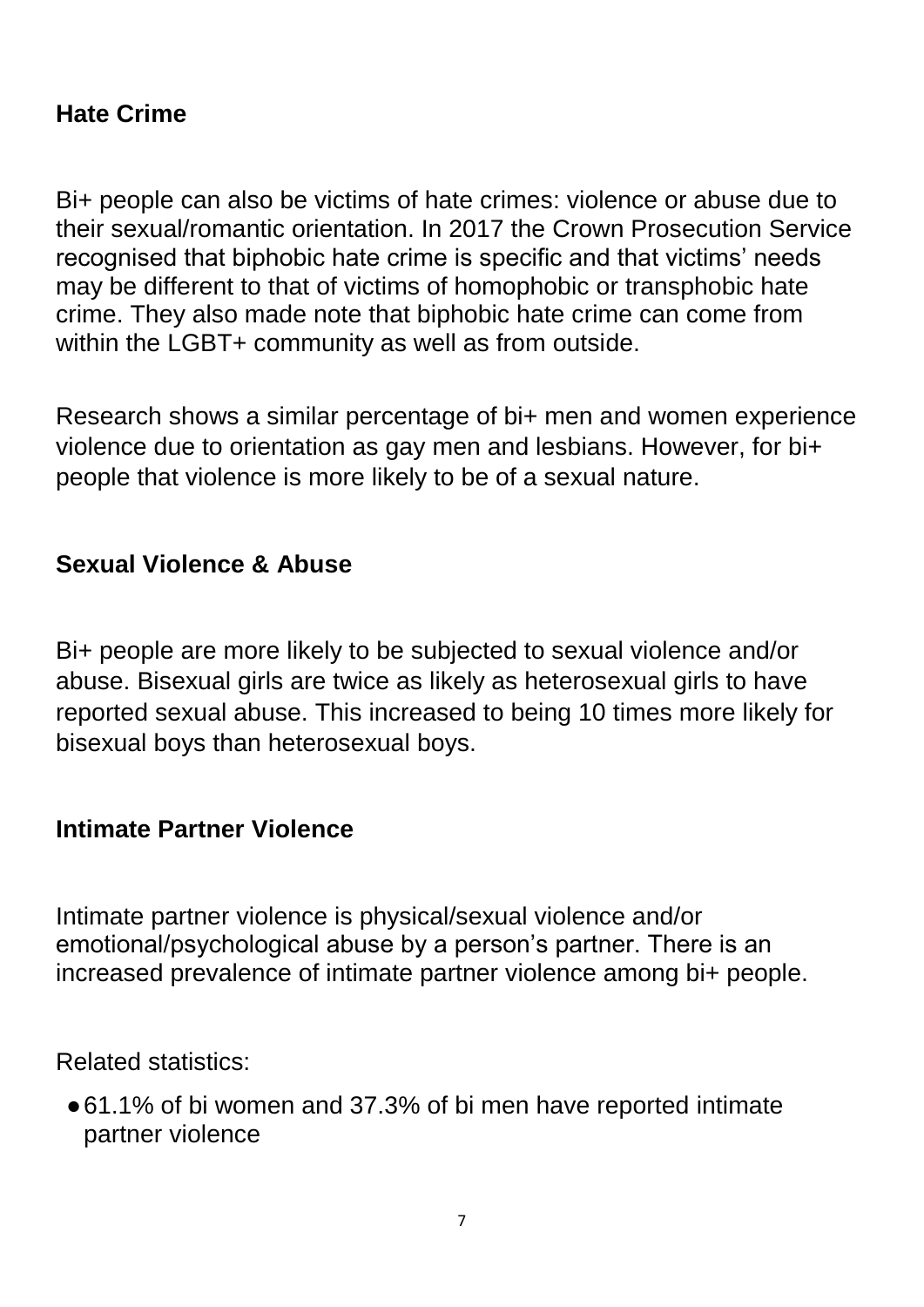Examples of this include:

- ●**Physical abuse**
- ●**Sexual abuse**
- **Threat** of being outed (eg. at work or to friends and family)
- ●**Degrading language** about their sexual orientation
- ●**Hypersexualisation**

# **Mental Health**

Bi+ people have an increased likelihood of mental health issues compared to their lesbian, gay and straight counterparts. This can include increased prevalence of:

- ●Self-harm
- ●Symptoms of anxiety
- ●Symptoms of depression
- Suicidal thoughts and/or actions
- ●Eating disorders
- Alcohol and/or substance misuse

This increased likelihood is thought to be linked to being a sexual minority, discrimination and the high numbers of bi+ people who are not out to friends, to family or at work.

# **Being Out**

Bi+ people are less likely to be out to friends, family and work colleagues about their orientation than their gay/lesbian counterparts.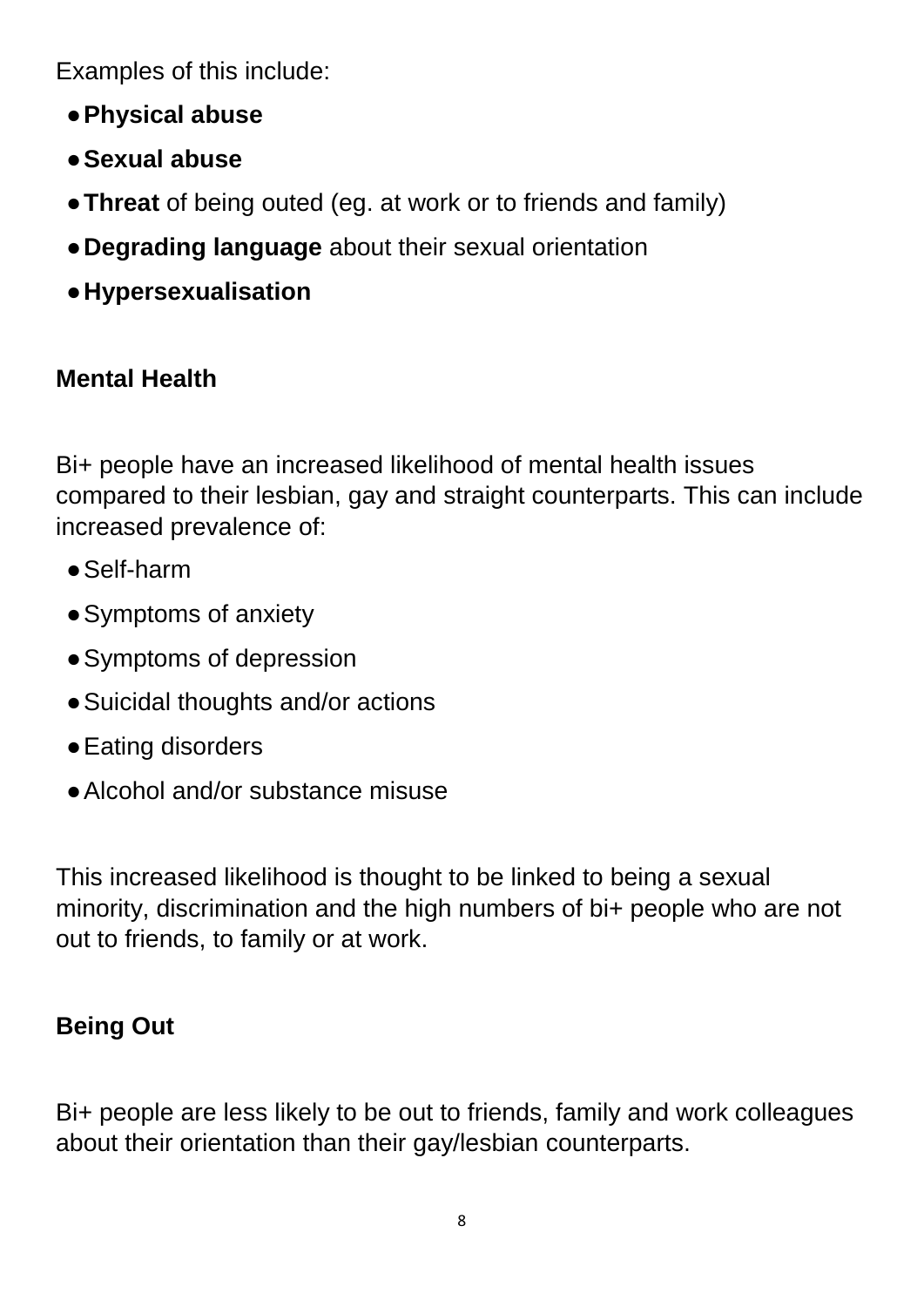Related statistics:

- ●44% of bi men are out to their friends compared to 84% of gay men
- ●53% of bi women are out to their friends compared to 86% of lesbians
- 28% of bi men are out to their mothers compared to 77% of gay men
- 39% of bi women are out to their mothers compared to 74% of lesbians

# **Bi+ Inclusion**

A lack of bi+ inclusion, also known as bi+ erasure, is another issue experienced by bi+ people.

Examples of this are:

- Not using bi inclusive language in LGBT documents, publications or policies
- Not dating someone because they are bisexual
- ●Using exclusionary language
	- o Saying gay when you mean LGBT
	- o Talking about homophobia without including biphobia
- ●Exclusion of bisexuals in LGBT spaces

Related statistics:

●50% bi men and 43% bi women have never attended a local LGBT specific event or venue compared to 27% gay men and 33% lesbains

# **Intersectionality**

As previously stated, there is diversity within the bi+ umbrella. Bi+ people may also have other factors that influence their experiences and interactions. This is called intersectionality.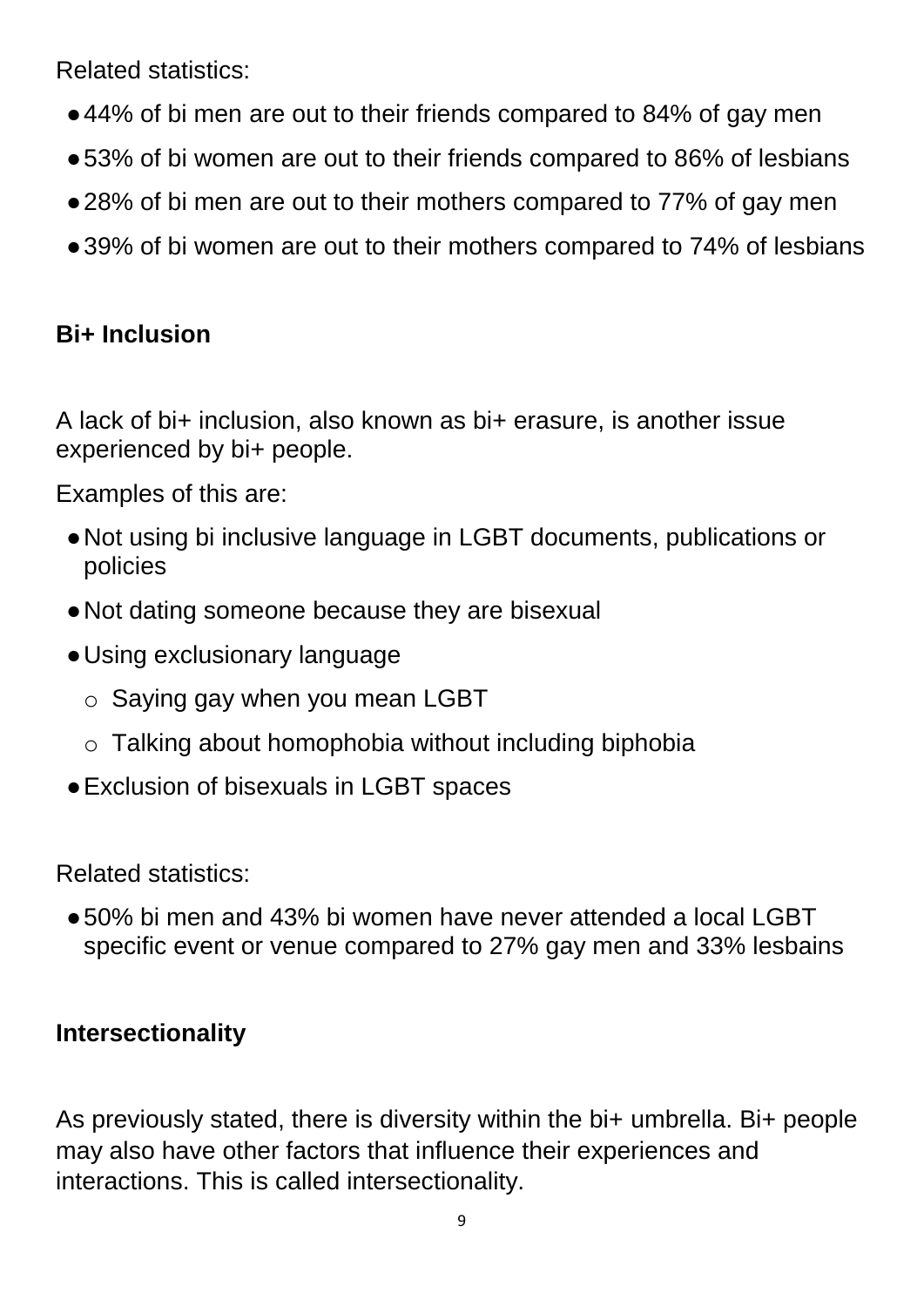Examples of other factors include (but are not limited to):

- ●Race/ethnic origin
- ●Gender
- Trans status
- ●Gender expression
- ●Age
- ●Disability
- ●Class
- ●Faith/religion

This means some bi+ people may experience discrimination due to several factors. They may also experience discrimination in bi+ or LGBT+ spaces.

Related statistics:

- 3 out of 5 black LGBT people have experienced racism in their local LGBT community
- 34% of bi women, 65% bi men, 23% lesbians and 26% gay men are not out to anyone in their faith communities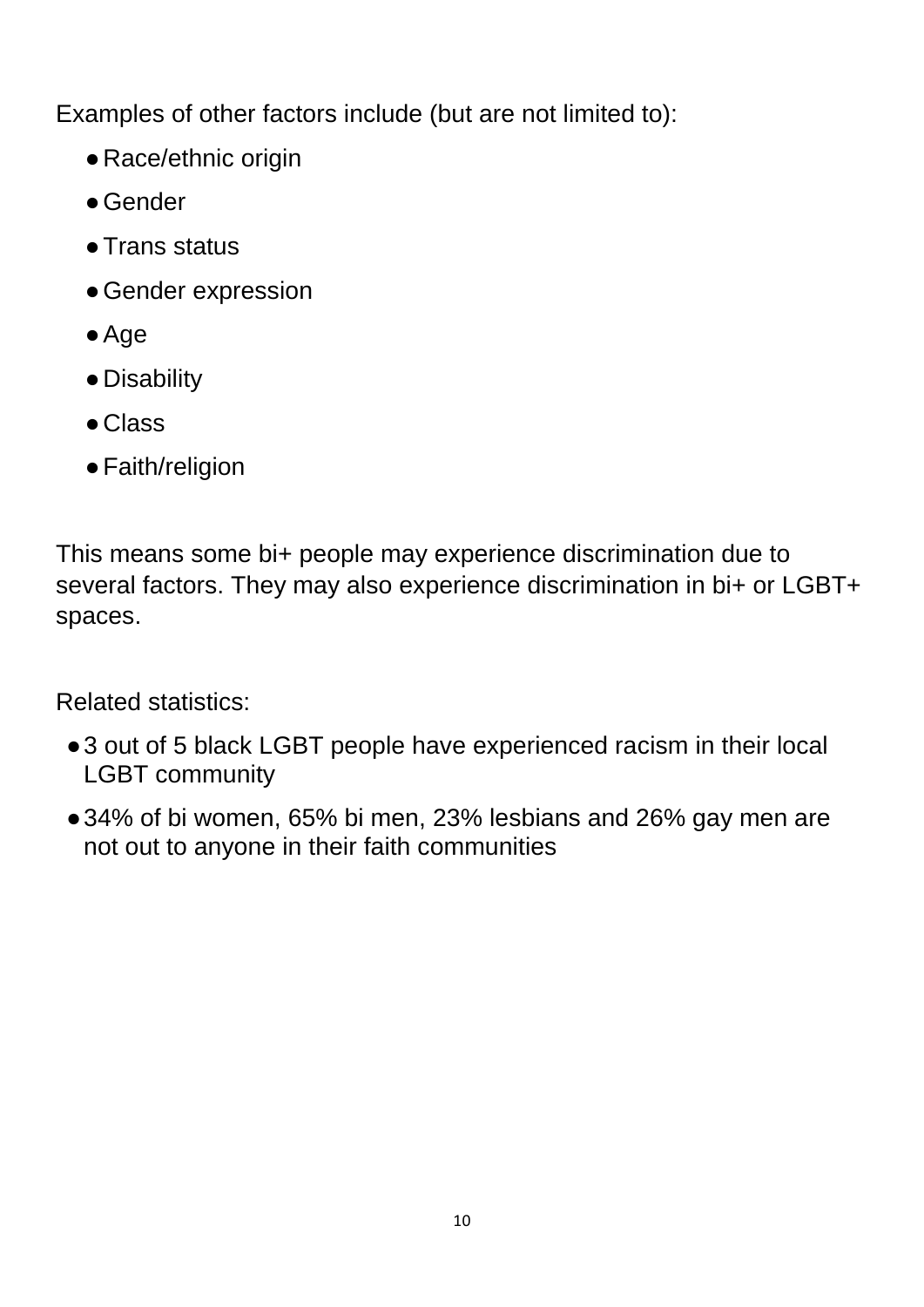## **What Can You Do?**

## **Being an Ally**

A bi+ ally is someone who does not identify as bi+ but who wants to learn more, support bi+ people and create more inclusive environments. Bi+ allies can be straight people as well as gay men and lesbians.

Someone can also be an ally within the bi+ umbrella, such as a bi person supporting someone who is pansexual and ensuring that the bi+ space is pan inclusive.

Allies are very important as it should not always fall on those in a minority group to educate others and stand up against discrimination. Being an ally is more than just pinning on a badge; it is a commitment to take a stand.

#### **What can you do to help?**

- Educate yourself (for more information, see our Useful Resources)
- ●Tackle biphobia as well as homophobia, transphobia and other forms of discrimination
- Recognise the potential impact of biphobia
- Understand the diversity within the bi+ community
- ●Ensure bi+ inclusion including advocating for bi+ specific language and representation at LGBT+ events and in LGBT+ organisations, publications and the LGBT+ community
- Be careful not to out people without their express permission
- Respect labels and people's right to define their own sexual/romantic orientation
- ●If someone comes out to you, take them seriously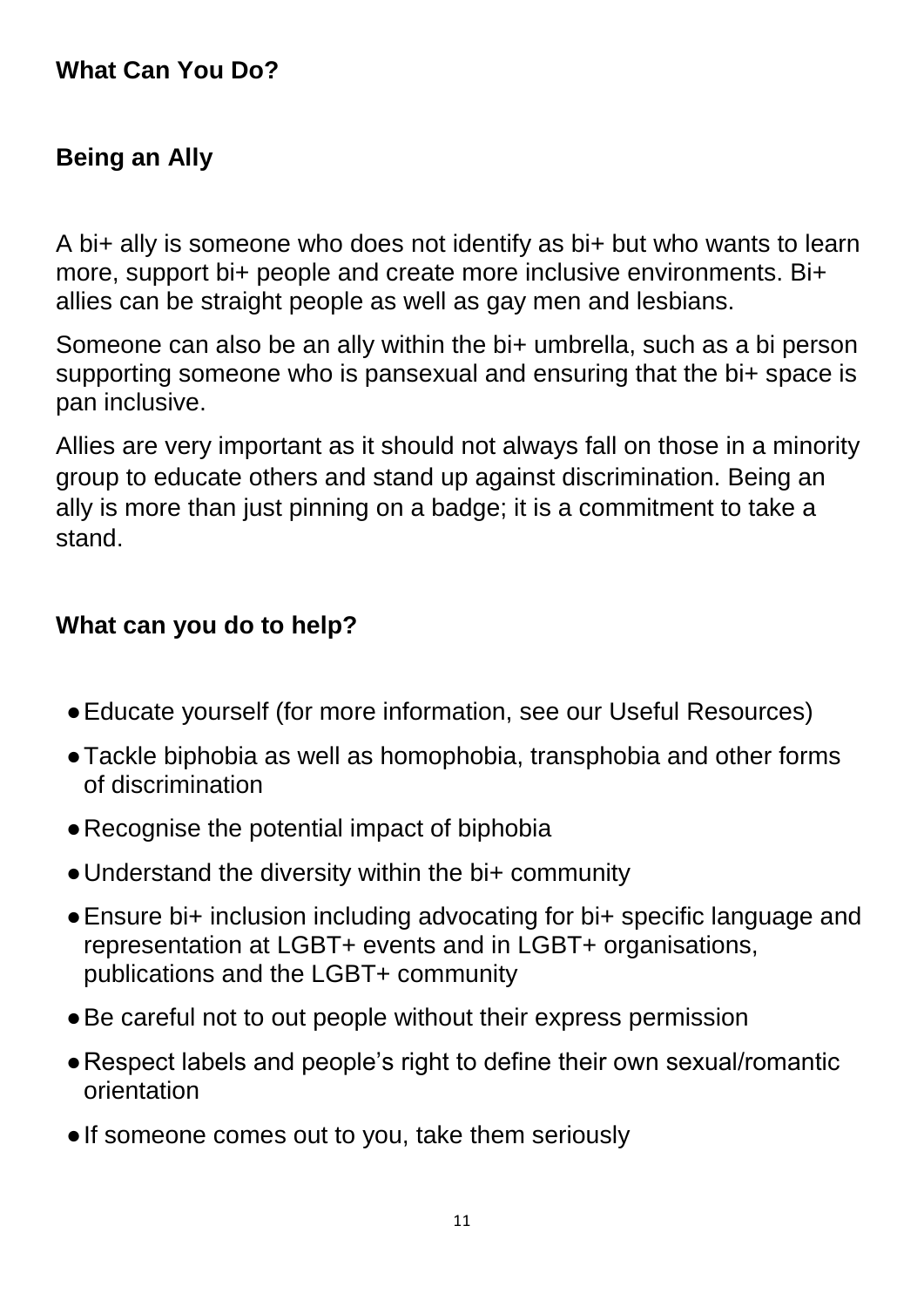# **Useful Resources**

- ●Bi Community News www.bicommunitynews.co.uk
- The Bi's of Colour Survey Report http://bit.ly/Bisofcolour
- ●The Bisexual Index www.bisexualindex.org.uk
- ●The Bisexuality Report http://bimedia.org/bireport
- ●Complicated Report http://bit.ly/EN-Complicated
- Getting Bi in a gay/straight world www.biphoria.org.uk/publications.html
- ●Purple Prose by Katy Harrad
- Stonewall guides
	- o Straight allies
- ●Bisexual people in the workplace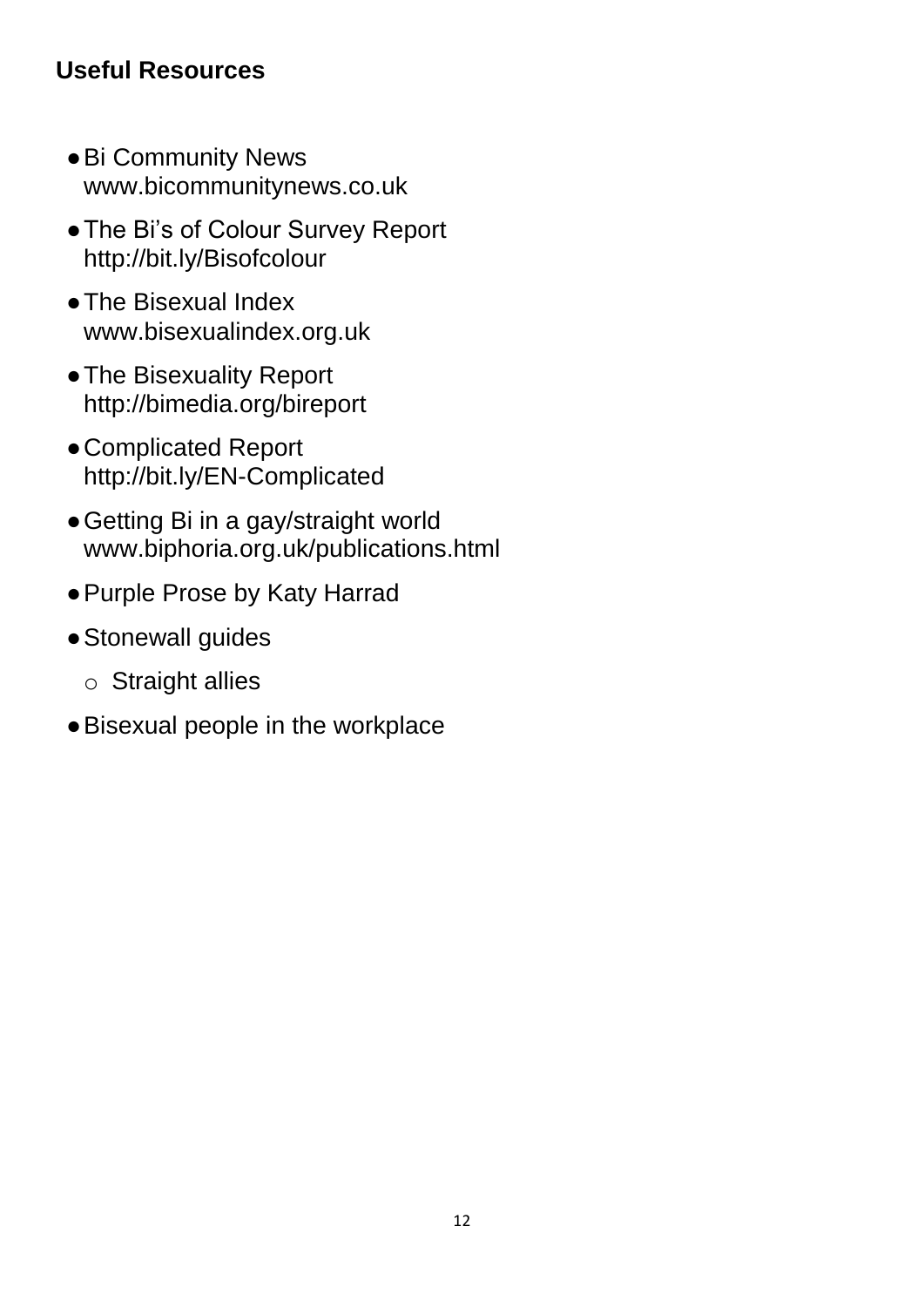- ●**Bachmann, C. and Gooch, B. (2018) LGBT in Britain: Home and Communities.**
- ●**Barker, M., Richards, C., Jones, R., Bowes-Caton, H., Plowman, T., Yockney, J. and Morgan, M. (2012) The bisexuality report: Bisexual inclusion in LGBT equality and diversity.**
- ●**Bostwick, W. and Hequembourg, A. (2014) 'Just a little hint': Bisexual-specific microaggressions and their connection to epistemic injustices. Culture, Health & Sexuality.**
- ●**Eadie, J. (1993) Activating bisexuality: Towards a bi/sexual politics. In: Birstow, J. and Wilson, A. ed. Activating theory: Lesbian, gay and bisexual politics.**
- ●**Guasp, A. and Taylor, J. (2012) Bisexuality: Stonewall health briefing.**
- ●**Head, S. and Milton, M. (2014) Filling the silence: Exploring the bisexual experience of intimate partner abuse. Journal of Bisexuality.**
- ●**Jorm, A., Korten, A., Rodgers, B., Jacomb, P. and Christensen, H. (2002) Sexual orientation and mental health: results from a community survey of young and middle aged adults. British journal of psychiatry.**
- ●**Marzullo, M. and Libman, A. (2009) Research Overview: Hate crime and violence against lesbian, gay, bisexual and transgender people.**
- ●**Ochs, R. and Williams, H. (2014) Recognize: The voices of bisexual men.**
- ●**Warner, J., McKeown, E., Griffin, M., Johnson, K., Ramsay, A., Cort, C. and King, M. (2004) Rates and predictors of mental illness in gay men, lesbians and bisexual men and women. British Journal of Psychiatry.**
- ●**Walters, M., Chen, J. and Breiding, M. (2013) The national intimate partner and sexual violence survey: 2010 findings on victimization by sexual orientation.**